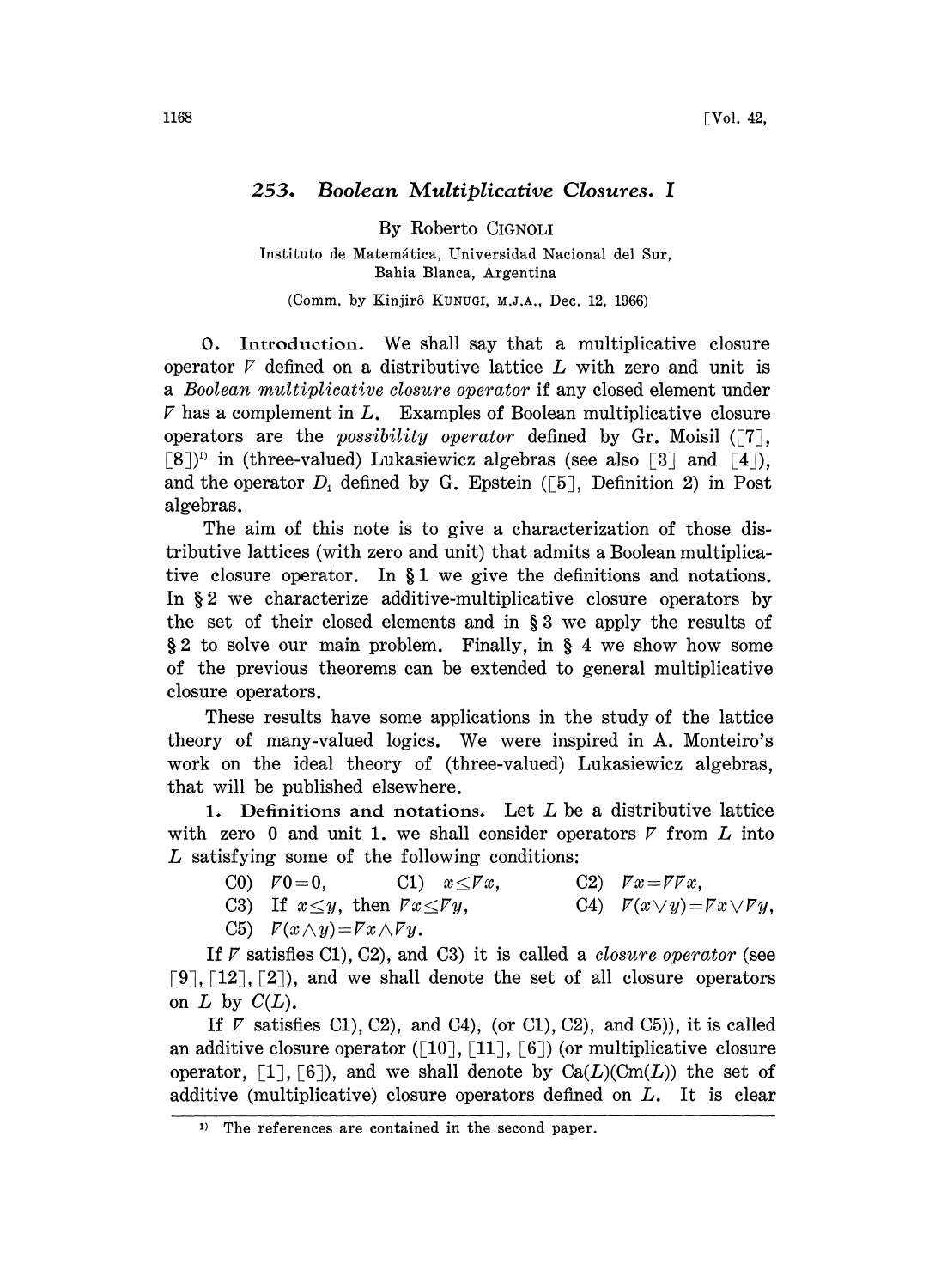all that  $Ca(L) \subset C(L)$  and that  $Cm(L) \subset C(L)$ . We define  $Cam(L)$  $=\text{Ca}(L) \cap \text{Cm}(L)$ .

If  $A(L)$  is some class of operators defined on  $L$ , we denote by Ao(L) the set of all  $V \in A(L)$  that satisfies C0).

We shall say that a subset  $A$  of  $L$  is *lower relatively complete* if for all  $x \in L$ , the set  $\{a \in A: x \leq a\}$  has a least element (i.e., an infimum belonging to A). We shall denote by  $R(L)$  the class of all lower relatively complete subsets of L that contains the unit 1, and by Ro(L) the set of all  $A \in R(L)$  such that  $0 \in A$ .

It is clear that if  $A \in R(L)$ , and  $x, y \in A$ , then  $x \wedge y \in A$ . So, if  $A \in R(L)$ , A is a sublattice of L if and only if  $x, y \in A$  implies that  $x \vee y \in A$ . We shall denote by  $\text{Rs}(L)(\text{Ros}(L))$  the set of all sublattices of L belonging to  $R(L)(Ro(L))$ .

If  $\nabla$  is an operator of L into L, we say that  $k \in L$  is *invariant* under  $\nabla$  if  $Fk=k$ , and we denote by  $I(\nabla)$  the set of all invariant elements under  $\bar{V}$ . If  $\bar{V} \in C(L)$ , it is usual to call the invariant elements under  $\nabla$  closed elements. The range of the operator  $\nabla$  is the set  $\overline{V}L = \{x: x = \overline{V}y \text{ for some } y \in L\}.$ 

We reproduce here, for further reference, the following well known theorem  $(59, 11)$ :

Theorem. 1.1. If  $V \in C(L)$ , then  $V(L) = I(V) \in R(L)$ , and for all  $x \in L$  we have:

(1)  $\qquad \qquad \mathbb{V} x = \wedge \{k \in K: x \leq k\}$ 

where  $K=I(V)$ . Conversely, if  $K \in R(L)$ , then (1) defines a  $V \in C(L)$ and moreover,  $K = I(V) = \overline{V}(L)$ .  $V \in \text{Co}(L)$  if and only if  $I(V) \in \text{Ro}(L)$ ; and  $V \in Ca(L)$  if and only if  $I(V) \in \text{Rs}(L)$ .

2. Additive.multiplicative closures. Let S be a sublattice of  $L$ . An ideal  $I$  of  $L$  is called an  $S$ -ideal in case that for any  $x \in I$  there exits an element  $s \in S$  such that  $s \in I$  and  $x \leq s$ . It is easy to see that if I is an S-ideal, then the set  $I_i = I \cap S$  is an ideal of the lattice S and that I is the ideal of L generated by  $I_1$  (i.e.,  $I=\{x\in L: \text{ there exists } s\in I_1 \text{ such that } x\leq s\}.$  Conversely, if  $I_1$  is an ideal of S, then the ideal I of L generated by  $I_1$  is an S-ideal and  $I_1=I\cap S$ . So, we have a one-to-one correspondence between the S-ideals of  $L$  and the ideals of the lattice  $S$ . An ideal  $I$  of  $S$  is called S-prime in case that P is an S-ideal and  $P_1$  is a prime ideal of the lattice S.

2.1. Lemma. If I is an S-ideal contained in the prime ideal P of L, then there exists an S-prime ideal  $\bar{P}$  such that  $I \subset \bar{P} \subset P$ .

**Proof.** Setting  $P_1 = P \cap S$ , we have that  $P_1$  is a prime ideal of S. Hence, the ideal  $\bar{P}$  generated in  $L$  by  $P_1$  is an S-prime ideal, and obviously,  $\overline{P} \subset P$ . Furthermore,  $I_1 = I \cap S \subset P \cap S = P_1$ , so  $I \subset \overline{P}$ .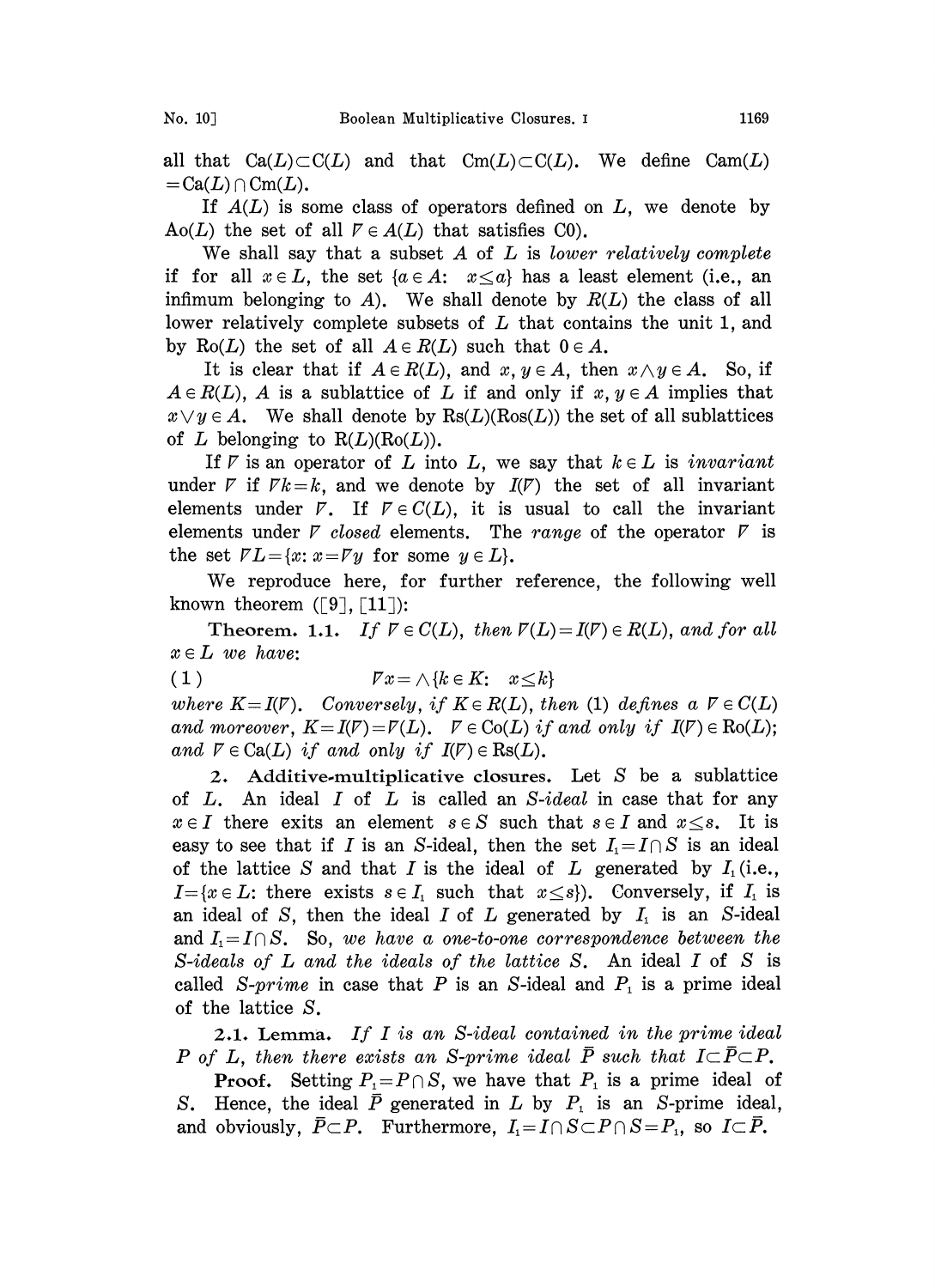The well known fact that in a distributive lattice every proper ideal is a set-intersection of prime ideals, allow us to prove the following:

2.2. Corollary. Every proper S-ideal is a set-intersection of S-prime ideals.

2.3. Corollary. If  $s \in S$  and  $x \nleq s$ , then there exists an S-prime ideal P such that  $s \in P$  and  $x \notin P$ .

An S-ideal M of L that is not contained in any proper S-ideal different from M itself is called an S-maximal ideal. It is easy to see that M is a S-maximal ideal if and only if  $M_1=M\cap S$  is a maximal ideal of the lattice S. With a standard technique we can prove that:

2.4. Lemma. If the sublattice S has a unit 1', then any Sideal can bs extended to an S-maximal ideal.

It is also clear that any S-maximal ideal is S-prime.

**2.5. Theorem.** If  $V \in \text{Cam}(L)$  and  $K = I(V)$ , then an ideal I of L is a K-ideal if and only if  $x \in I$  implies that  $\forall x \in I$ . In this case we have that  $I_1=I\cap K=VI=\{\forall x;\ x\in I\}.$ 

**Proof.** By 1.1, we know that  $K \in \text{Rs}(L)$ , so K is a sublattice of L. If I is a K-ideal and  $x \in I$ , then there exists a  $k \in I \cap K$  such that  $x \leq k$ . Hence,  $\overline{r}x \leq k$ , and as k belongs to the ideal I, it follows that  $\forall x \in I$ . On the other hand, if I is an ideal of L such that  $x \in I$  implies that  $\overline{Y}x \in I$ , it is obvious that I is a K-ideal. The second part of the theorem is an easy consequence of the first.

Q.E.D.

Our next theorem establish a characteristic property of the set of all closed elements under an additive-multiplicative closure operator on a distributive lattice:

**2.6.** Theorem.  $V \in \text{Cam}(L)$  if and only if  $K = I(V) \in \text{Rs}(L)$  and every K-prime ideal is a prime ideal of L.

**Proof.** Assume  $p \in \text{Cam}(L)$ . As  $\text{Cam}(L) \subset \text{Ca}(L)$ , from 1.1. follows that  $K \in \text{Rs}(L)$ . Let P be a K-prime ideal. If  $x \wedge y \in P$ , then by 2.5., we have:

$$
\mathcal{F}x\wedge\mathcal{F}y\!=\!\mathcal{F}(x\wedge y)\in P\cap K\!=\!P_1
$$

but as  $P_i$  is prime in  $K, \nabla x \in P_i$  or  $\nabla y \in P_i$ , therefore, applying again 2.5., we get  $x \in P$  or  $y \in P$ , and the necessity of the conditions is proved. Assume now that  $K \in \text{Rs}(L)$  and that any K-prime ideal is a prime ideal of L. By 1.1., we know that  $V \in Ca(L)$ , then we have:

(1)  $\qquad \qquad \qquad \mathcal{V}(x\wedge y)\leq \mathcal{V}x\wedge \mathcal{V}y.$ 

So, to prove C5) we need to prove:

( 2 P'xAy\_P'(xAy).

Suppose that  $(2)$  is not true. Therefore, by 2.3, there exits a K-